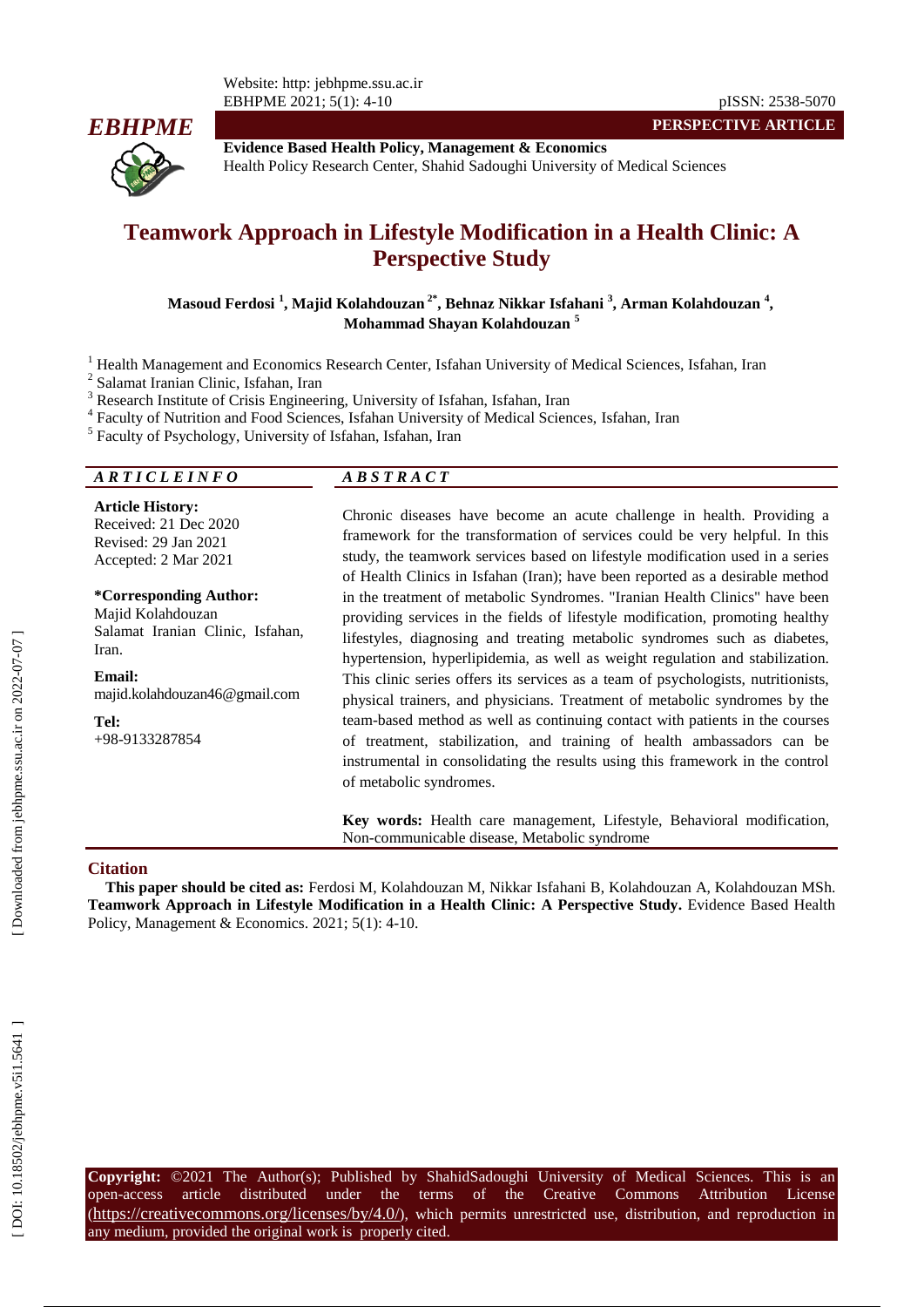

#### **Introduction**

One of the biggest challenges facing the new generation of health systems in the world is generation of health systems in the world is the increasing burden of chronic diseases (especially metabolic syndromes) (1). Reducing the risk factors for metabolic syndrome is a challenging issue in controlling metabolic syndromes, and costly programs are not necessarily more effective than others (2). Several studies have shown that lifestyle modification intervention with a team of a nutritionist and a physical trainer is generally associated with improvements in blood lipid, blood pressure, and blood sugar parameters (3). Modern health services have gradually shifted their focus from studying mortality due to the health consequence to broad categories such as health promotion, lifestyle, and quality of life (4). The results of several intervention studies with a lifestyle modification approach for people with metabolic syndrome have shown that the team approach (including the physician, nutritionist, physical trainer, and psychologist) has significantly reduced the prevalence of metabolic syndrome in individuals (5 –7) . On the other hand, studies have shown that teamwork services interventions have better and more persistent effects . It also provides new opportunities for patient -centered care by providing more personalized, timely, participatory, and empowering patient care, allowing physicians to spend more time managing more complex and immediate issues as they occur (8,9) . To reduce the burden of non -communicable diseases (NCDs) and their associated risk factors, the Ministry of Health and Medical Education (MoHME) has prepared and compiled a national document for the prevention and control of NCDs and risk factors. The committee was set up with the overall goal of a 25 percent reduction in non -communicable disease mortality by 2025. The action plan of the National Committee for the prevention and control of NCDs and the related risk factors in the Islamic Republic of Iran includes seven activities:

1.Prioritizing NCDs at the national level and integrate the prevention and control of these diseases in the policies

2. Establishing and strengthening national policies and programs for the prevention and control of NCDs .

3 .Promoting interventions to reduce the main common and modifiable risk factors for NCDs , such as smoking, unhealthy diet, physical inactivity, etc.

4.Increasing research for the prevention and control of NCDs

5.Increasing the cooperation to prevent and control NCDs

6.Monitoring NCDs and their determining factors and evaluating progress at the national level

7.Preparing and compiling a provincial document for the prevention and control of NCDs in the country

Unfortunately, the model presented by the MoHME is more theoretical and does not show well how to provide services to reduce the burden of NCDs . However, many studies found that the most common lifestyle modification interventions included diet, exercise, health education, personal counseling, and behavior change (10) . In this study, the service delivery method in the Iranian Health Clinics in Isfahan, a province in Iran based on lifestyle modification and teamwork method, has been reported as a desirable and practical method in this field.

#### **Case Presentation**

The Iranian Health Clinics started their activities in 2002 and was officially registered in 2008. The main purpose of these series of clinics is to improve people's lifestyles, promote a healthy lifestyle, diagnose and treat metabolic diseases such as diabetes, hypertension, high blood lipids, and weight regulation and stabilization. The clinics currently have four medical clinics in Isfahan and Najafabad, a counseling and psychological center, a sports club , and a specialized health academy. With more than 80 specialized and experienced staff, these centers have been able to provide their special services to nearly 35,000 patients. In this study, we studied the method of providing services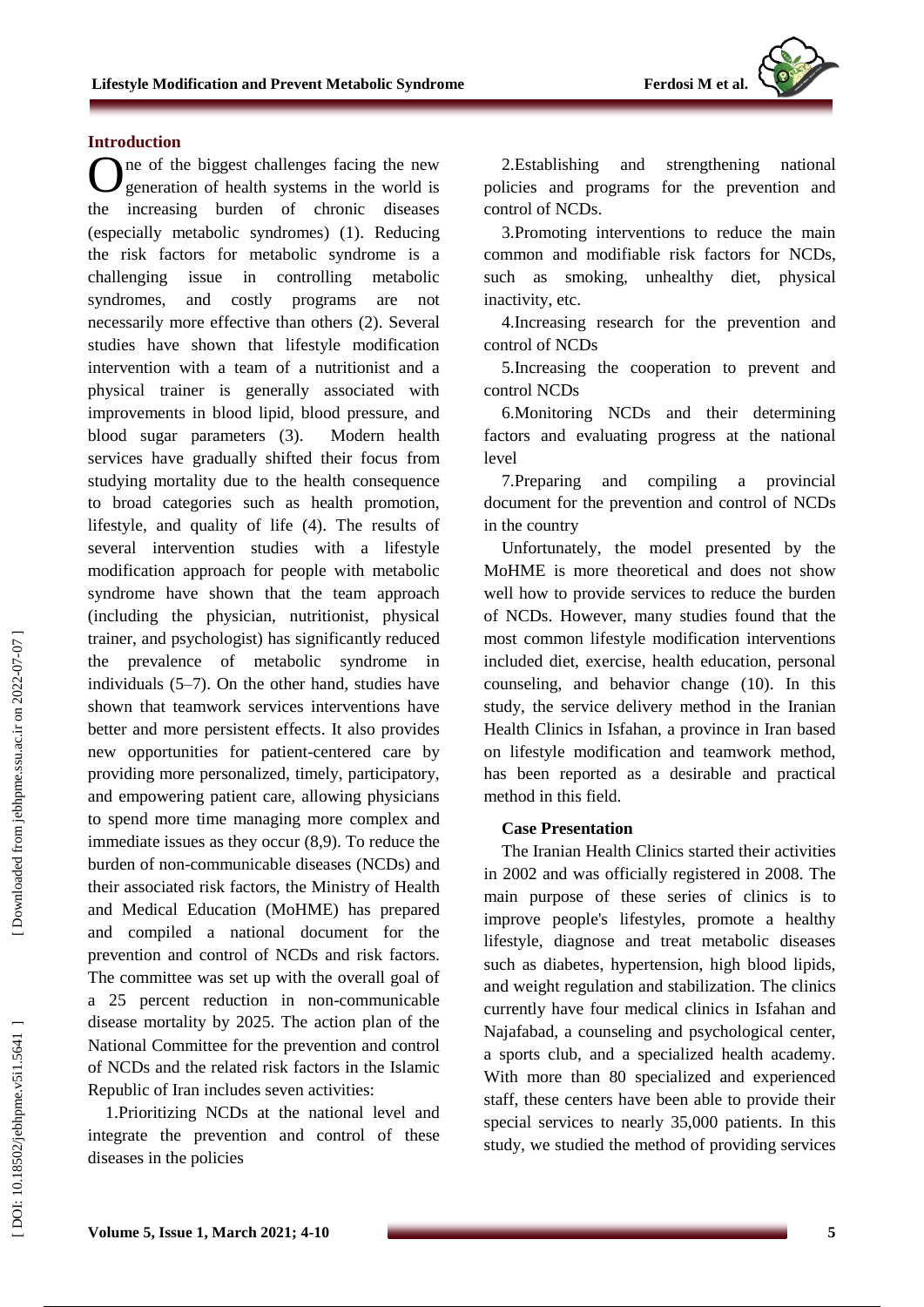to patients in the clinics, the success of which has been proven.

Using the results of related studies and also based on their experiences, the managers of the clinics concluded that lifestyle modification intervention as teamwork consisting of at least two fields of nutrition and physical training has been accompanied with improvement in blood lipid, blood pressure , and blood sugar parameters in the general public. Thus, in the health clinics series, two units were set up under the title of nutrition and physical training. Gradually, it was felt that a psychologist should be added to the series to help identify patients' motivations for improving and maintaining a new lifestyle. Along the way, patients also faced other issues and problems, including family problems, personality problems, and mental illness, which highlighted the need for a psychologist on the team. Physicians can pave the way for other experts by monitoring the healing process in patient's bodies. Therefore, the simultaneous use of knowledge and experience of four groups of physicians, nutritionists, physical training experts, and psychologists can significantly reduce the prevalence of metabolic syndrome in individuals.

Lifestyle change begins with learning knowledge and skills. Therefore, in this clinic, there is room for education and training. It is assumed that someone who first receives the necessary theoretical training, then in the intervention phase, applies the training under the supervision of the treatment team. The basis of lifestyle modification in health clinics is based on the Knowledge -Attitude -Performance (KAP) model. Firstly, educational books and DVDs are provided to achieve this, and then in the training courses, sufficient knowledge is given to the patient. After that, by holding meetings with successful patients who have already used the clinic service package (as a successful example) and psychological counseling, the attitude is improved. Furthermore, by frequent visits and follow -up consultations along with a specific treatment protocol, habit change, and ultimately performance improvement will occur. Health

clinics' services should be provided as a service package.

#### **Introduction session**

All patients who want to enter the health clinics and use service packages should firstly attend an introduction session. In the introduction session , which usually lasts 2 to 3 hours, patients have introduced the approach to treating NCDs. They will also learn about lifestyle modification as the most important way to deal with chronic NCDs and learn the principles of a healthy lifestyle. These principles fall into four categories: what they should and what they should not eat, increased mobility and physical activity, and stress management.

#### **Health Academy**

Patients are divided into six groups , and a special training course has been developed for each group. These groups include :

- 1 .Overweight and obese patients (BMI above 25)
- 2 .Excessive obesity patients (BMI above 35)
- 3 .Diabetic patients
- 4 Metabolic Disorders (hypertension, hyperlipidemia, fatty liver)
- 5 .Underweight patients (BMI less than 18)
- 6 .Children

Training courses are being offered by graduated mentors in the fields of nutrition, physical training, psychology and medicine based on lifestyle modification and in the form of two courses. The first course lasts for 10 to 15 hours (depending on the patient group) and starts immediately after registration. These courses are scheduled for 3 to 5 days (preferably in the afternoon). The second training course should be held when the patient enters the stabilization period. During the 12 -hour course of stabilization period, they learn the knowledge and skills necessary to create a sense of self-sufficiency in planning and to maintain a healthy lifestyle. In all training courses, patients are fully involved in developing the program using a variety of educational techniques to transfer knowledge and change attitudes. Several practical courses, including "healthy shopping" and "healthy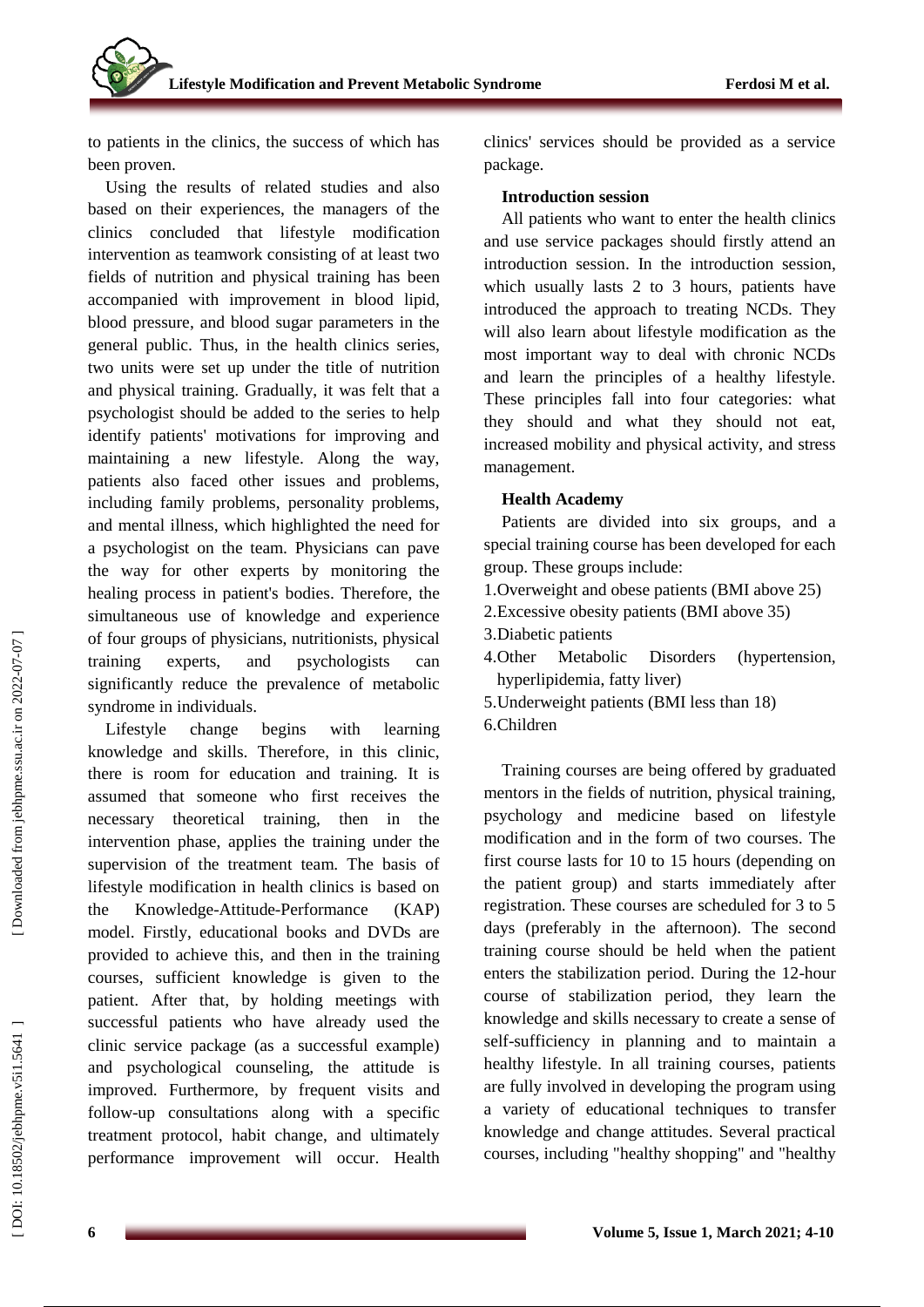cooking" skills , are planned to improve patients' behavioral skills.

#### **Personal Health Record**

During the patient's first visit, a personal health record should be made for him to record all the necessary information. Besides, all recommendations and changes in health indicators such as body size, BMI, and blood variables testing are recorded according to the patient's needs. Moreover, the amount of protein, water, fat, etc. , in patients' bodies should be measured and recorded using the Body Composition device.

#### **Continuous Teamwork Services**

In health clinics, the service provision is based on teamwork. According to the above grouping and based on the available information of the patients' personal health records, the patient is first visited by a nutritionist. They are then visited by a psychologist. Then it is time to visit a physical trainer. Finally, they are visited by a physician specially trained in Lifestyle Medicine. The patient goes through these four stages of the visit every week. At each visit, the relevant specialist or physician reviews the patient's performance from the previous week and explains new instructions for the following week. All training and recommendations , as well as changes in indicators , are recorded in the patient's health record . Treatment protocols are developed and approved by the Scientific Council of the Clinic based on the latest scientific findings. Scientific research recommends a minimum acceptable time to make a lasting habit change of 10 to 16 weeks. Therefore, in 13 weeks , "Continuous Multidisciplinary Services" should be designed for patients at this health clinic.

#### **Referring to a Specialist**

In addition to trained general practitioners in the health clinic, there are also internal medicine specialists who provide specialized services to patients (especially diabetic and metabolic patients) if necessary. In cases where obese or very obese patients fail in their treatment, a special scientific council is formed for them with the presence of specialists and doctors. The result of the Scientific Council will be feedback to the patient management system.

# **Sport Club**

Due to the importance of physical activity in lifestyle modification, health clinics should establish a special sports club. This club will be run under the supervision of expert physical trainers. All exercises are chosen appropriately to the age, sex, and type of patients.

#### **Psychology Clinic**

In addition to the weekly psychological visits for patients, the Psychology Clinic affiliated with the Health Clinic s will provide a variety of specialized services that are necessary for the patients. In fact, if the disorder is found in the initial tests, the patient is referred to a psychological clinic for further examination.

#### **Stabilization Period**

One of the salient advantages of the health clinic is to develop a stabilization period for patients who have completed their treatment. According to statistics, more than 90 % of people that lose weight develop a recurrence of obesity after two years (9) . To prevent this issue, the health clinic has developed a special period as a stabilization period for patients , including a series of training classes and a series of special team visits for them. In this period, the patient learns skills that would lead to self-sufficiency, weight stability , and the ability to manage the number of calories consumed by patients in different conditions. The patient's clinical pathway in health clinics is summarized in Figure 1.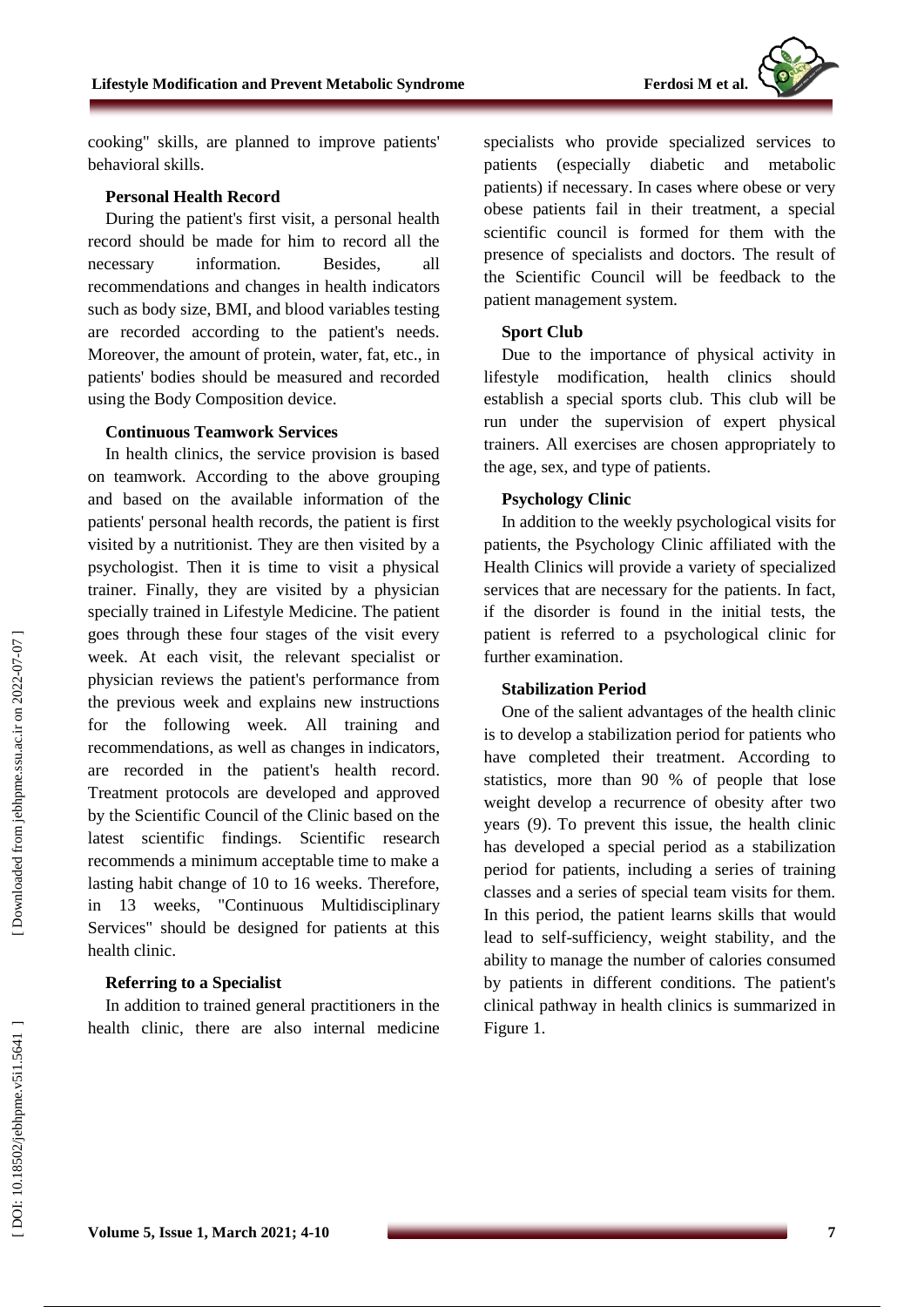

**Figure 1 .** The patient's clinical pathway in the collection of health clinics

# **Discussion**

In the proposed model, the two processes of education and intervention (treatment) are considered together. It is assumed that the person who first sees the necessary theoretical training in the intervention phase applies the training with the treatment team's help and supervision .

If the goal is to improve a person's lifestyle, a psychologist's presence in the treatment team will be a priority. Having a psychologist on the team helps to learn and change one's behaviors. However, if the only goal is to treat a person with metabolic syndrome, nutritionists , and physical therapists have a higher priority than others, and the psychologist can play a facilitating role (5) . Digenio et al. (11) showed that more repetitive interactions with the individual, either face-to-face or over the phone, can increase the likelihood of lifestyle modification. Dansinger et al. (5) showed that the relationship between weight loss and motivation was more significant than the relationship between weight loss and a particular diet type. Busnello et al. (11) established intervention and control groups and found that motivated individuals were more likely to have a decreased body mass index in the post -study period. Boer et al. (9) also showed in their study that lifestyle modification intervention by a trained nutritionist in an interview reduces the prevalence of metabolic syndrome , and this difference will remain constant after four years. However, in systematic review studies, researchers have acknowledged that teamwork interventions in lifestyle modification can have long -term effects, which are consistent with our proposed model.

The length of lifestyle modification courses ranged from 4 to 24 weeks, and the duration of the 12 weeks significantly improved quality of life  $(12)$ . . In our model, a 13 -week (4 -month) continuous visit period is recommended for the first stage. In our model, after this stage, two stages of consolidation and health ambassador are also considered.

Most people usually follow bad eating habits and behaviors. Based on past studies and experiences, it can be said that the biggest problem in treating these cases is the recurrence of the disease. This problem will be solved when we can improve these people's lifestyle s in terms of nutrition and physical activity (13). This study found that lifestyle modifications could reduce fasting plasma glucose levels in overweight and

 [\[ DOI: 10.18502/jebhpme.v5i1.5641 \]](http://dx.doi.org/10.18502/jebhpme.v5i1.5641 ) [\[ Downloaded from jebhpme.ssu.ac.ir on 2](https://jebhpme.ssu.ac.ir/article-1-326-en.html)022-07-07 ]

DOI: 10.18502/jebhpme.v5i1.5641

Downloaded from jebhpme.ssu.ac.ir on 2022-07-07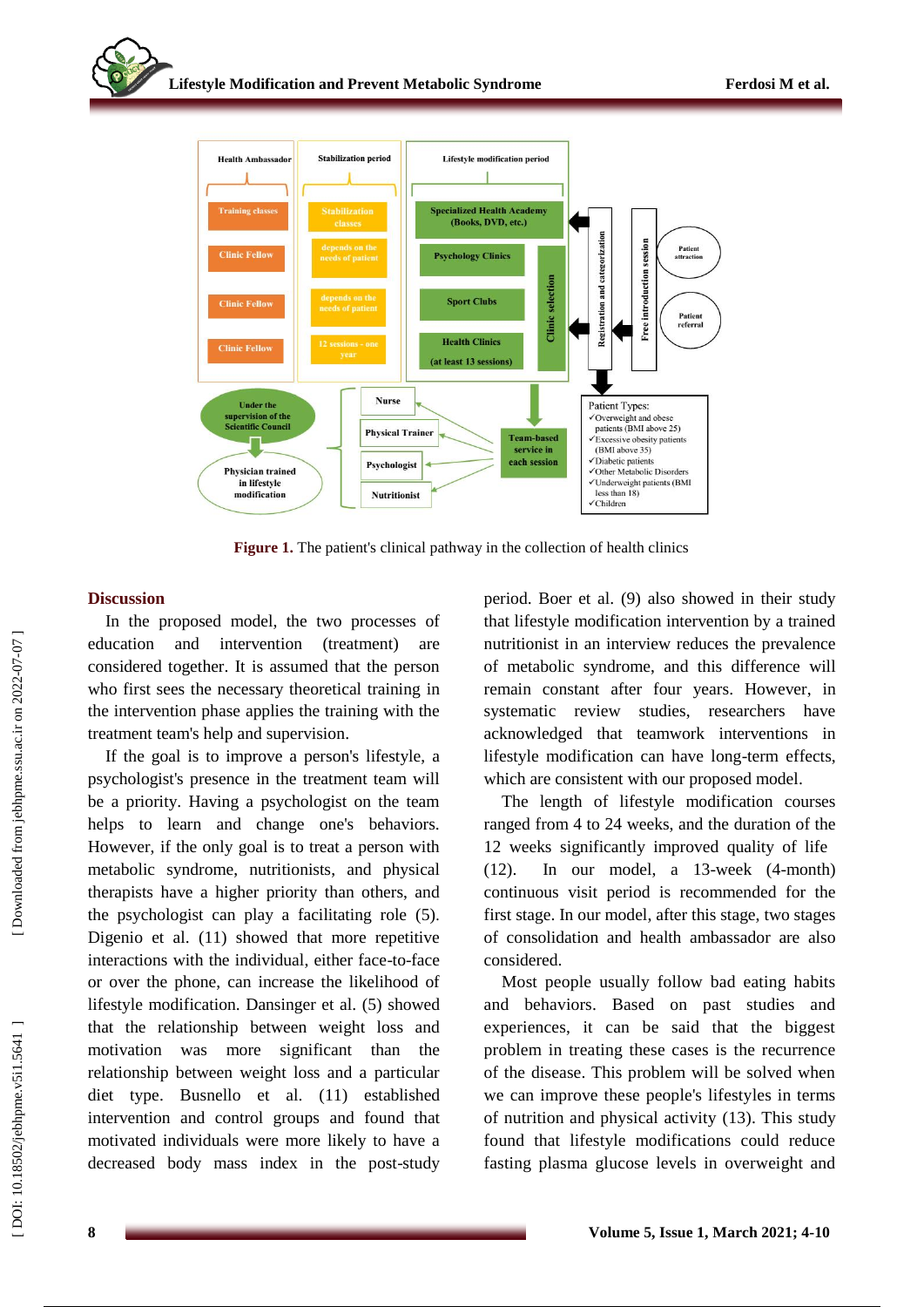

obese children. The researchers also found that the effects of lifestyle modification on the prevention of type 2 diabetes are greater, especially in Asian countries (14). In Hirsch et al.'s study  $(15)$ , -centered lifestyle modification in collaboration with a physician and pharmacist reduced blood pressure in the intervention group. One of the strengths of this model is that this model can produce lasting results in people due to permanent corrections in patients , as the results of the studies have shown that team interventions can have more lasting effects on lifestyle modification (9). This should be done under the supervision of a team consisting of a physician, psychologist, nutritionist, and physical therapist. Furthermore, this method provides better immunity to most chronic diseases that can have lasting effects because lifestyle modification can cure many diseases. Lifestyle modification interventions are usually slower than pharmacological interventions because they have to affect the patient for a long time, but the disadvantage of this model is for those who are not accustomed to long -term work and want to get results quickly. Usually, these people leave the treatment, and the presence of a psychologist in the team can improve the continuity of treatment for them.

# **Conclusion**

Considering the plans of MoHME for chronic diseases, the model of "continuous multidisciplinary services plus patient training" is considered to be an effective method. In general, the team -based approach , including the nutritionists, physical trainers, and psychologists under the supervision of trained General Practitioner s , is an effective approach to lifestyle modification. Treatment of metabolic syndrome by a team-based method as well as regular patient contacts in the process of "treatment, stabilization, and training of health ambassadors" can be instrumental in consolidating the results.

# **Acknowledgment s**

The authors would like to thank all the Iranian Health Clinics staff who helped in this research.

# **Conflict of interests**

The authors declared no conflict of interests.

#### **Authors' contributions**

Ferdosi M designed research; Kolahdouzan M, Ferdosi M and Nikkar Isfahani B analyzed data; and Kolahdouzan M wrote manuscript; Kolahdozan MSh and Kolahdozan A collected data. Kolahdouzan M had primary responsibility for final content. All authors read and approved the final manuscript.

# **Funding**

Non applicable.

# **References**

- 1. Nolte E, McKee M. Caring for People with Chronic Conditions: A Health System Perspective. 2008.
- 2. Jeejeebhoy K, Dhaliwal R, Heyland D, Leung R, Day A, Brauer P, et al. Family physician -led, team -based, lifestyle intervention in patients with metabolic syndrome: results of a multicentre feasibility project. C Open. 2017; 5(1): 229 –36.
- 3. Saumoy M, Alonso -Villaverde C, Navarro A, Olmo M, Vila R, Ramon J, et al. Randomized trial of a multidisciplinary lifestyle intervention in HIV -infected patients with moderate -high cardiovascular risk. Atherosclerosis. 2016; 246: 301 –8.
- 4. Lee C-F, Chien L-Y, Ko Y-L, Chou Y-H, Tai C-J, Liou Y -M. Development and psychometric properties of the Chinese language version of the TAPQOL: a health -related quality of life instrument for preschool children. Int J Nurs Stud. 2005; 42(2): 457 –65.
- 5. Dansinger M, Gleason J, Griffith J, Selker H, Schaefer E. Comparison of the Atkins, Ornish, Weight Watchers, and Zone diets for weight loss and heart disease risk reduction: a randomized trial. JAMA. 2005; 5(293): 43 –53.
- 6. Bo S, Ciccone G, Baldi C, Benini L, Dusio F, Forastiere G, et al. Effectiveness of a lifestyle intervention on metabolic syndrome. A randomized controlled trial. J Gen Intern Med. 2007; 22(12): 1695 –703.
- 7. Yamashiro T, Nishikawa T, Isami S, Wei C,